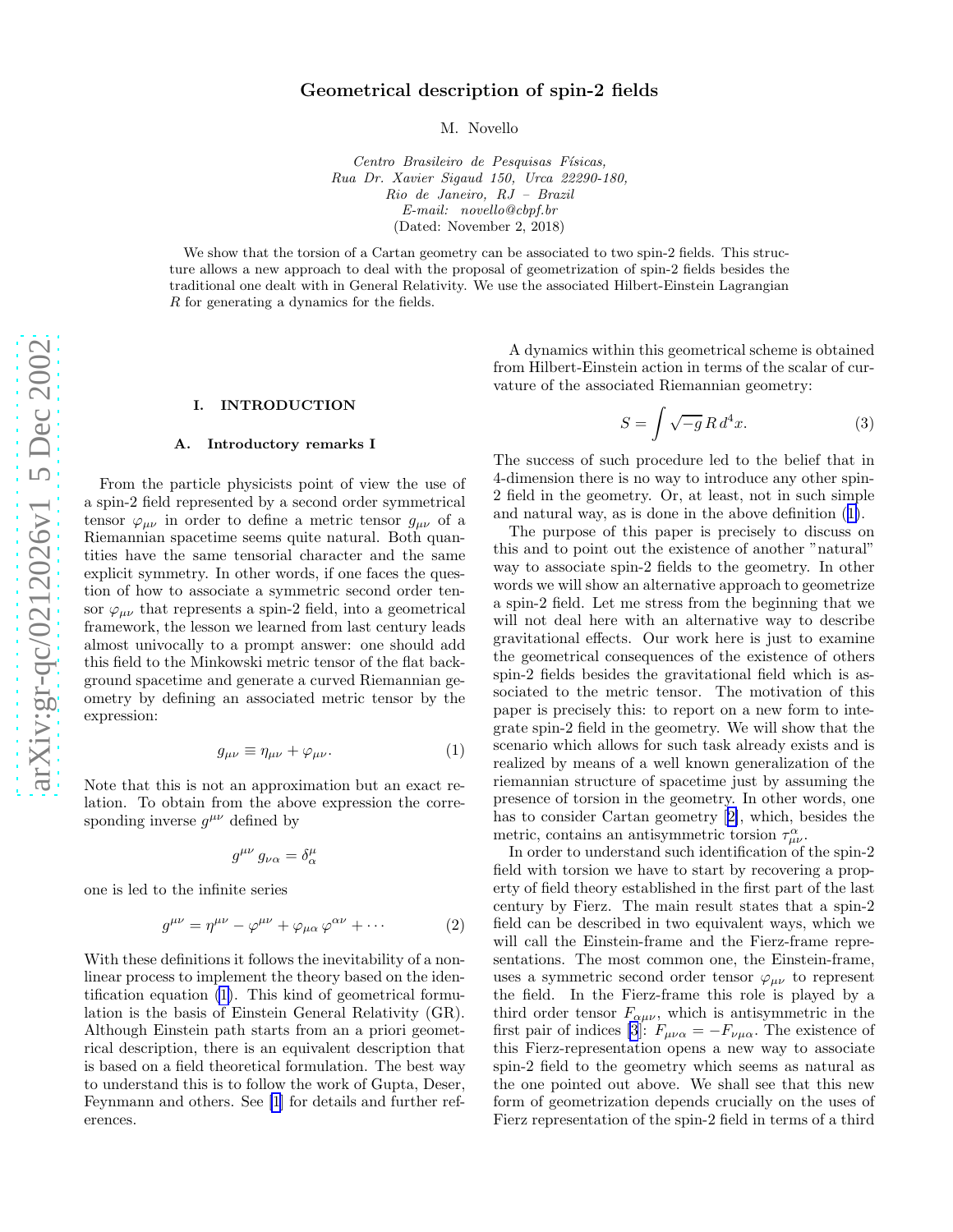<span id="page-1-0"></span>rank tensor. The oblivion of Fierz representation along the last fifty years and the success of General Relativity were responsible for the general belief that a symmetric second order tensor is the unique way to represent a spin-2 field and consequently is the reason for which such scheme of geometrization was not noticed before.

Our analysis rest on the simplest generalization of Riemann geometry that deals with an affine connection which is not symmetric. In other words, the connection is written as the sum of the Christoffel symbol and an extra tensor defined by the torsion tensor  $\tau^{\alpha}_{\mu\nu}$ . This tensor is antisymmetric:  $\tau_{\mu\nu}^{\alpha} = -\tau_{\nu\mu}^{\alpha}$ . We shall see that as in the case of spin-2 description in terms of a symmetric second order rank, in the case in which the space is endowed with a torsion it will be equally "natural" to associate the torsion to spin-2 tensors in the Fierz representation.

#### B. Introductory Remarks II

Recently[[4\]](#page-7-0) we have analysed the formulation of spin-2 field (massive and massless) in terms of a third order tensor  $F_{\alpha\mu\nu}$ ,. As a consequence of such exam we concluded that in flat Minkowski spacetime both variables are equivalent: the dynamics is the same and the corresponding structure of the consistency of the dynamical equations is completely equivalent. Nevertheless, in the case of a curved spacetime this is no longer true. We have shown that the use of the Fierz-frame seems more compelling, once it yields, through the standard minimal coupling principle, a unique, non-ambiguous description. The use of the Einstein-frame in the passage from the flat Minkowskii background to the curved Riemannian one in General Relativity, introduces ambiguities which come from the non commutativity of the covariant derivatives. In[[4\]](#page-7-0) we have shown that the use of the Fierz-frame gives an unambiguous minimal coupling treatment for equations that are equivalent to those studied by Aragone-Deser and Buchbinder et al. Thus, not only the Fierz frame is equivalent to Einstein frame to describe spin-2 fields but, more than this, it avoids the arbitrariness and inconsistency that exists in the standard formulation of a spin-2 field coupled to gravity in Einstein-frame. Besides, the superiority of the Fierz frame appears more explicitly in the combined set of equations for spin-2 field and gravity: it preserves the standard Einstein equations of motion, whilst maintaining the correct degrees of freedom for the spin-2 field.

The idea that torsion can be associated to fundamental fields has been examined previously (see for instance [[5\]](#page-7-0)) in a tentative to incorporate torsion as a manifestation of a completely antisymmetric field typical of string theories. In the present paper we intend to present another way to look into this problem by incorporating two spin-2 tensors into the Cartan geometrical scheme.

In order to exhibit more clearly the properties of this identification we start with the simplest geometrical structure embodied with torsion and a Minkowski metric

tensor  $\eta_{\mu\nu}$ . The dynamics mimics General Relativity using the scalar of curvature as a natural generalization of Hilbert-Einstein action. In this particular case the curvature is a consequence only of the presence of the torsion part of the affine connection, since the Riemannian part of the curvature –which depends on the metric tensor and on the associated Christoffel symbol – vanishes.

## C. Synopsis

In this paper we will deal with Cartan geometry. In section II we present a set of definitions and equations which will be needed in this paper. Section III deals with the particular case of restricted Cartan geometry in which the degrees of freedom of the torsion field are reduced from 24 to 10. We present the affine connection and the associated curvature tensor. We use the scalar of curvature of the restricted case in order to produce a dynamics for torsion. We show that this dynamics coincides with the standard dynamics for a spin-2 field, that is, the linearized Einstein equation of GR. In the next section we generalize this formalism and deal with 20 degrees of freedom. We use the same structure of the scalar of curvature to produce a dynamics for torsion and we show that it is nothing but the same dynamics for two non-interacting spin-2 fields. In the last section we deal with the interaction of these spin-2 fields with matter using the minimal coupling principle. We end with some comments on this and some perspectives for future work.

## II. SOME MATHEMATICAL MACHINERY

## A. Fierz representation of spin-2 field

We define a three-index tensor  $F_{\alpha\beta\mu}$  which is antisymmetric in the first pair of indices and obeys the cyclic identity, that is

$$
F_{\alpha\mu\nu} + F_{\mu\alpha\nu} = 0 \tag{4}
$$

$$
F_{\alpha\mu\nu} + F_{\mu\nu\alpha} + F_{\nu\alpha\mu} = 0. \tag{5}
$$

This last expression means that the dual of  $F_{\alpha\mu\nu}$  is trace-free:

$$
\stackrel{*}{F}^{\alpha\mu}{}_{\mu} = 0,\tag{6}
$$

where the asterisk represents the dual operator, defined in terms of the completelly anti-symmetric object  $\eta_{\alpha\beta\mu\nu}$ by

$$
\stackrel{*}{F}{}^{\alpha\mu}{}_{\lambda} \equiv \frac{1}{2} \eta^{\alpha\mu}{}_{\nu\sigma} F^{\nu\sigma}{}_{\lambda}.
$$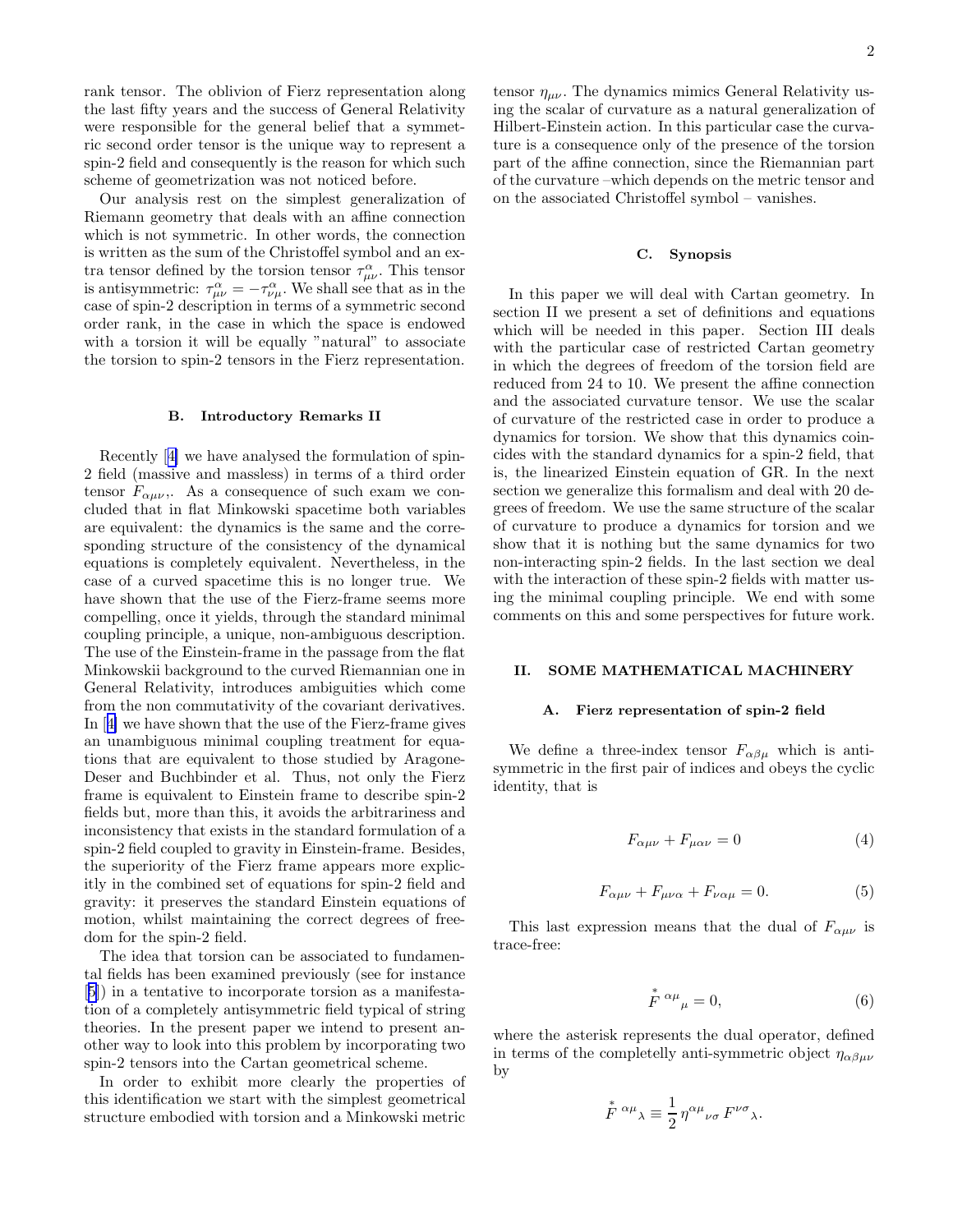<span id="page-2-0"></span>The dual of the Levi-Civita object allows the introduction of the tensor  $g_{\alpha\beta\mu\nu}$  once we have the equality

$$
g_{\alpha\beta\mu\nu} = -\eta_{\alpha\beta\mu\nu}^*,\tag{7}
$$

where

$$
g_{\alpha\beta\mu\nu} \equiv g_{\alpha\mu} \, g_{\beta\nu} - g_{\alpha\nu} \, g_{\beta\mu}.\tag{8}
$$

### B. The case of a single spin-2 field

The field  $F_{\alpha\mu\nu}$  has 20 independent components. In order to eliminate the extra 10 independent components and allow it to represent a single spin-2 field, we impose an additional requirement contained in the following lemma[\[8](#page-7-0)]: The necessary and sufficient condition for  $F_{\alpha\mu\nu}$  to represent an unique spin-2 field is

$$
\stackrel{*}{F}^{\alpha(\mu\nu)}{}_{,\alpha} = 0. \tag{9}
$$

We represent the symmetrization symbol by  $A_{(\mu\nu)} \equiv$  $A_{\mu\nu} + A_{\nu\mu}$ . We use an analogous form for the antisymmetrization symbol:  $[x, y] \equiv xy - yx$ .

We will call a tensor that satisfies conditions([4\)](#page-1-0), [\(5](#page-1-0)) and (9) a Fierz tensor.

Condition (9) implies that there exists a symmetric second order tensor  $A_{\mu\nu} = A_{\nu\mu}$  such that we can write

$$
2F_{\alpha\mu\nu} = A_{\nu\alpha,\mu} - A_{\nu\mu,\alpha} - g_{\alpha\mu\nu\epsilon}F^{\epsilon}.
$$
 (10)

The factor 2 in the l.h.s. is introduced for convenience.

$$
F_{\alpha} \equiv F_{\alpha\mu\nu}g^{\mu\nu} = A_{,\alpha} - A_{\alpha}{}^{\lambda}{}_{,\lambda},\tag{11}
$$

and  $A \equiv A_{\mu\nu} g^{\mu\nu}$ .

When a Fierz tensor is written under the form given in equation (10) we will say that it is in the Einstein frame. This formula can be made covariant and generalized trivially for arbitrary system of coordinates.

A Fierz tensor  $F_{\alpha\mu\nu}$  satisfies the identity

$$
F^{\alpha}{}_{(\mu\nu),\alpha} \equiv -G^{L}{}_{\mu\nu},\tag{12}
$$

where  $G^L{}_{\mu\nu}$  is the linearized Einstein operator defined in terms of the symmetric tensor  $A_{\mu\nu}$  by

$$
G^{L}{}_{\mu\nu} \equiv \Box A_{\mu\nu} - A^{\epsilon}{}_{(\mu,\nu),\epsilon} + A_{,\mu\nu} - g_{\mu\nu} \left( \Box A - A^{\alpha\beta}{}_{,\alpha\beta} \right). \tag{13}
$$

#### C. Dynamics

We limit all our considerations in the present paper to a dynamics for the Fierz field which is linear. The most general linear theory comes from a combination of the invariants one can construct with the field. There are two<sup>[\[9](#page-7-0)]</sup> of them which we represent by  $X$  and  $Y$ :

$$
X \equiv F_{\alpha\mu\nu} F^{\alpha\mu\nu}
$$
  
\n
$$
Y \equiv F_{\mu} F^{\mu}.
$$
\n(14)

The standard equation for the massless spin-2 field, the linearization of Einstein equations  $R_{\mu\nu} - \frac{1}{2} R g_{\mu\nu}$  is given by

$$
G^L{}_{\mu\nu} = 0,\t\t(15)
$$

or, in an equivalent way, using the identity (12)

$$
F^{\lambda(\mu\nu)}_{\lambda\lambda} = 0. \tag{16}
$$

The corresponding action takes the form

$$
S = \frac{1}{k} \int (X - Y) d^4 x.
$$
 (17)

Note that the Fierz tensor has dimensionality  $(\text{length})^{-1}$ . Thus the constant k has dimensionality (energy)<sup>-1</sup>  $(\text{length})^{-1}$ .

#### D. The case of two spin-2 fields

In the general case, in which condition (9) is not satisfied,  $F^{\lambda\mu\nu}$  represents two spin-2 fields. In this case  $F_{\epsilon\nu\mu}$  has 20 independent components. We use the Fierz decomposition in terms of two symmetric second order tensors  $A_{\mu\nu}$  and  $B_{\mu\nu}$  that is:

$$
F_{\alpha\beta\mu} = A_{\alpha\beta\mu} + \frac{1}{2} \eta_{\alpha\beta}^{\rho\sigma} B_{\rho\sigma\mu},\tag{18}
$$

where

$$
2 A_{\alpha\beta\mu} \equiv A_{\mu[\alpha,\beta]} - g_{\alpha\beta\mu\epsilon} A^{\epsilon} \tag{19}
$$

$$
2 B_{\alpha\beta\mu} \equiv B_{\mu[\alpha,\beta]} - g_{\alpha\beta\mu\epsilon} B^{\epsilon} \tag{20}
$$

$$
A_{\lambda} \equiv A_{,\lambda} - A_{\lambda}{}^{\mu}{}_{,\mu} \tag{21}
$$

$$
B_{\lambda} \equiv B_{,\lambda} - B_{\lambda}{}^{\mu}{}_{,\mu},\tag{22}
$$

with  $A \equiv A_{\mu\nu} g^{\mu\nu}$  and  $B \equiv B_{\mu\nu} g^{\mu\nu}$ . Note that the trace and the pseudo-trace of the tensor  $F_{\alpha\beta\mu}$  are, respectively,

$$
F_{\alpha\beta}{}^{\beta} = A_{\alpha} \tag{23}
$$

$$
F_{\alpha\beta}^*{}^\beta = -B_\alpha. \tag{24}
$$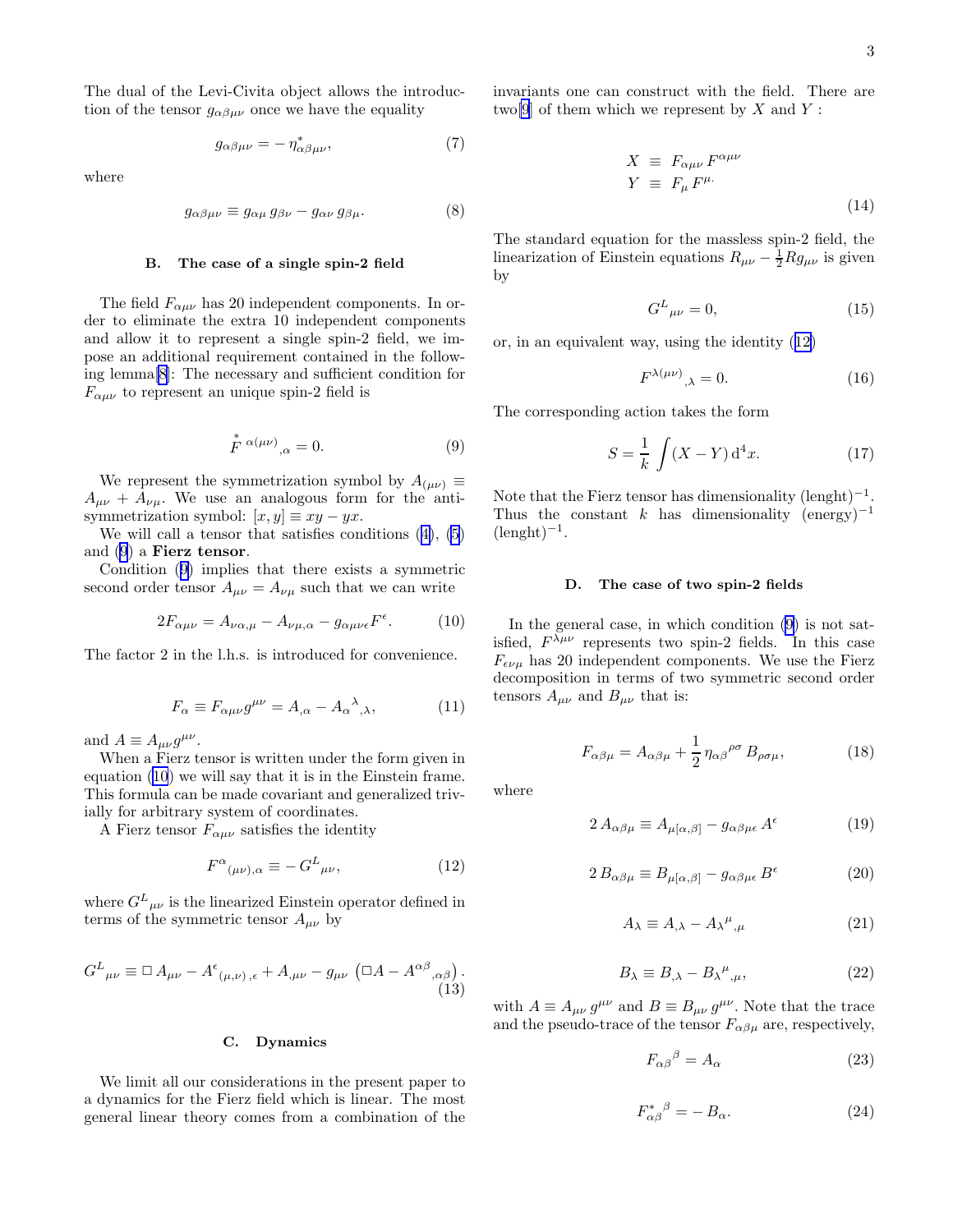#### E. Torsion

<span id="page-3-0"></span>Let us now consider a four dimensional spacetime endowed with a metric tensor  $g_{\mu\nu}$  and a non symmetric affine connection  $\Gamma^{\alpha}_{\mu\nu}$  that defines a covariant derivative. This structure is usually called a Cartan space. For an arbitrary vector  $V^{\mu}$ , the covariant derivative is defined by:

$$
V^{\mu}{}_{;\nu} \equiv V^{\mu}{}_{,\nu} + \Gamma^{\mu}_{\nu\alpha} V^{\alpha}.
$$
 (25)

The torsion tensor  $\tau_{\mu\nu}^{\alpha}$  is given by

$$
\tau_{\mu\nu}^{\alpha} \equiv \frac{1}{2} \left( \Gamma_{\mu\nu}^{\alpha} - \Gamma_{\nu\mu}^{\alpha} \right). \tag{26}
$$

It is worthwhile to decompose torsion tensor into its irreducible components by setting:

$$
\tau^{\alpha}_{\mu\nu} = L^{\alpha}_{\mu\nu} + \frac{1}{3} \left( \delta^{\alpha}_{\mu} \tau_{\nu} - \delta^{\alpha}_{\nu} \tau_{\mu} \right) - \frac{1}{3} \eta_{\mu\nu}{}^{\alpha\lambda} \tau^*_{\lambda} \qquad (27)
$$

The quantity  $\tau_{\mu} = \tau^{\alpha}{}_{\alpha\mu}$  is the trace while  $\tau_{\mu}^{*} = \tau^{\alpha}{}_{\alpha\mu}^{*}$  is the pseudo-trace. Note that the condition of metricity is satisfied, that is

$$
g_{\mu\nu;\alpha} = 0.\tag{28}
$$

## III. RESTRICTED CARTAN GEOMETRY (RCG)

In this section we will deal with the simple case of a pseudo-traceless Cartan geometry, that is we set:

$$
\tau^*_{\alpha} = 0. \tag{29}
$$

This condition diminishes the 24 degrees of freedom of torsion to 20.

It is useful to represent torsion by an associated quantity  $F_{\mu\nu}{}^{\alpha}$  defined by the combination

$$
\tau^{\alpha}{}_{\mu\nu} - g^{\alpha\epsilon}{}_{\mu\nu}\tau_{\epsilon} = F_{\mu\nu}{}^{\alpha}.\tag{30}
$$

It follows that this tensor  $F_{\mu\nu\alpha}$  is anti-symmetric in the first two indices:

$$
F_{\mu\nu\alpha} = -F_{\nu\mu\alpha}.\tag{31}
$$

Besides, since the torsion tensor has no pseudo-trace it follows, from definition (30) the additional symmetry

$$
F_{\mu\nu\alpha} + F_{\nu\alpha\mu} + F_{\alpha\mu\nu} = 0. \tag{32}
$$

The tensor  $F_{\mu\nu\alpha}$  so defined has, like the torsion with vanishing pseudo trace, 20 degrees of freedom.

Thus, it seems natural to identify this tensor with two spin-2 fields in the Fierz representation. In this way we obtain a natural framework to connect spin-2 fields with the geometry. This is our goal in the present paper[\[10](#page-7-0)].

Let us simplify here our analysis and consider the case in which one of these tensors, say  $B_{\mu\nu}$ , vanishes. We postpone the exam of the full case for the next section. We set

$$
2 F_{\alpha\beta\mu} = A_{\mu[\alpha,\beta]} + F_{[\alpha}\eta_{\beta]\mu}, \tag{33}
$$

In order to analyse the curvature properties of this RCG let us remind that the important quantity is not torsion itself but the so called contortion,  $K_{\alpha\beta\mu}$ , defined by

$$
\Gamma^{\epsilon}_{\mu\nu} = \{^{\epsilon}_{\mu\nu}\} + K^{\epsilon}_{\mu\nu} \tag{34}
$$

In this section we restrict our analysis to the case in which the riemannian geometry is flat. In other words, we can choose conveniently the coordinate system in such a way that the Christoffel symbol vanishes. This choice makes no restriction in all calculations and all procedure throughout the whole paper is completely covariant.

Using equation (30) the contortion is written as

$$
K^{\epsilon}{}_{\mu\nu} = 2F^{\epsilon}{}_{\nu\mu} + F_{\nu}\,\delta^{\epsilon}_{\mu} - F^{\epsilon}\,\eta_{\mu\nu} \tag{35}
$$

or, in terms of the field  $A_{\mu\nu}$ :

$$
K_{\epsilon\mu\nu} = A_{\epsilon\mu,\nu} - A_{\mu\nu,\epsilon},\tag{36}
$$

from which follows the antisymmetry  $K_{\epsilon\mu\nu} + K_{\nu\mu\epsilon} = 0$ .

### A. Curvature tensor in RCG

The curvature in an affine geometry is defined by

$$
R^{\alpha}{}_{\sigma\beta\lambda} = \Gamma^{\alpha}_{\beta\sigma,\lambda} - \Gamma^{\alpha}_{\lambda\sigma,\beta} + \Gamma^{\alpha}_{\lambda\rho} \Gamma^{\rho}_{\beta\sigma} - \Gamma^{\rho}_{\lambda\sigma} \Gamma^{\alpha}_{\beta\rho}.
$$
 (37)

Since the metric tensor is Minkowskian this tensor contains only the contributions that come from the torsion. The contracted curvature tensor is then given by

$$
R_{\mu\nu} = K^{\alpha}{}_{\alpha\mu,\nu} - K^{\alpha}{}_{\nu\mu,\alpha} + K^{\alpha}{}_{\nu\rho} K^{\rho}{}_{\alpha\mu} - K^{\alpha}{}_{\alpha\rho} K^{\rho}{}_{\nu\mu},
$$
\n(38)

Using equation (36) this curvature tensor can be rewritten as

$$
R_{\mu\nu} = \Box A_{\mu\nu} - A^{\alpha}{}_{(\mu,\nu)\alpha} + A_{,\mu\nu} + [KK]_{\mu\nu} \tag{39}
$$

where

$$
[KK]_{\mu\nu} \equiv K^{\alpha}{}_{\nu\rho} K^{\rho}{}_{\alpha\mu} - K^{\alpha}{}_{\alpha\rho} K^{\rho}{}_{\nu\mu}.
$$
 (40)

Then using the decomposition in terms of the field  $A_{\mu\nu}$ as above this can be re-written as

$$
[KK]_{\mu\nu} \equiv (A_{\nu\alpha,\rho} - A_{\nu\rho,\alpha}) (A^{\alpha\rho,\mu} - A_{\mu}{}^{\alpha,\rho}) \quad (41)
$$

$$
- (A_{,\alpha} - A_{\alpha}{}^{\epsilon},_{\epsilon}) \eta^{\alpha\rho} (A_{\nu\rho,\mu} - A_{\nu\mu,\rho}).
$$

From this expression it follows immediately that the trace  $[KK] \equiv [KK]_{\mu\nu} \eta^{\mu\nu}$ , is

$$
[KK] = -2 U \tag{42}
$$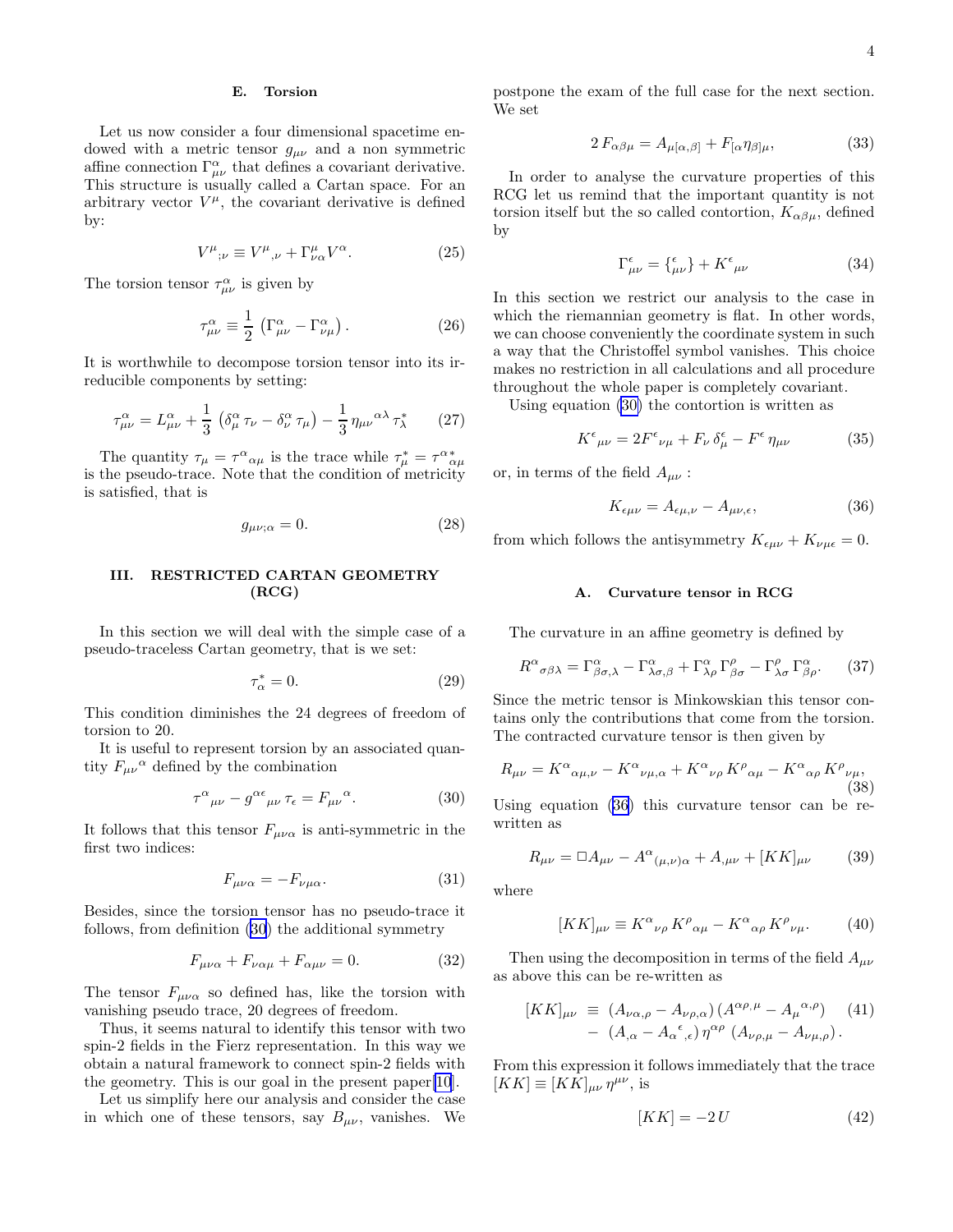<span id="page-4-0"></span>where  $U$  is the invariant

$$
U \equiv F_{\alpha\beta\mu} F^{\alpha\beta\mu} - F_{\alpha} F^{\alpha}.
$$
 (43)

Then, for the scalar of the curvature in RCG we obtain

$$
R = 2 \Box A - 2 A^{\alpha\beta}{}_{,\alpha\beta} - 2 U. \tag{44}
$$

or, using the equation([33\)](#page-3-0)

$$
R = 2\ (F^{\alpha}_{\quad,\alpha} - U) \tag{45}
$$

#### B. Dynamics in RCG

It seems natural to examine the dynamical torsion by choosing for the Lagrangian function the scalar of curvature. From what we have shown above this yields,

$$
S = \int R d^4 x = -2 \int U d^4 x \tag{46}
$$

up to a total divergence.

This dynamics is precisely the standard one proposed by Fierz[[3\]](#page-7-0) to describe a spin-2 field and corresponds to the linear limit of Einstein General Relativity. Indeed, from the above Lagrangian<sup>[[11\]](#page-7-0)</sup> by varying  $A_{\mu\nu}$  it follows:

$$
\delta S = -\int 2F^{\alpha(\mu\nu)}{}_{,\alpha} \delta A_{\mu\nu} d^4x \tag{47}
$$

Since we have the identity

$$
F^{\alpha\mu\nu}{}_{,\alpha} = \frac{1}{2} F^{\alpha(\mu\nu)}{}_{,\alpha} = -\frac{1}{2} G^L{}_{\mu\nu},\tag{48}
$$

the equation of motion can be re-written as

$$
\delta S = 2 \int G^L{}_{\mu\nu} \delta A^{\mu\nu} d^4 x,\tag{49}
$$

where

$$
G^{L}{}_{\mu\nu} \equiv \Box A_{\mu\nu} - A^{\epsilon}{}_{(\mu,\nu),\epsilon} + A_{,\mu\nu} - \eta_{\mu\nu} \left( \Box A - A^{\alpha\beta}{}_{,\alpha\beta} \right),
$$
\n(50)

where the label L means the linear part of the Einstein equation for GR[[12\]](#page-7-0). This accomplishes the proof of the following two assertions:

- Restricted torsion (10 degrees of freedom) describes a symmetric second order tensor  $A_{\mu\nu}$ ;
- The dynamics generated by the scalar of curvature (Hilbert-Einstein action) yields the standard linear equation for the spin-2 field  $A_{\mu\nu}$ .

The next step is to go beyond this property to include other degrees of freedom for torsion. We shall prove now that doubling the number of variables from 10 to 20 causes the appearance of a second spin-2 field.

## IV. CARTAN GEOMETRY

The generalization of the above formulation starts by the modification of the representation of the torsion as in equation [\(30](#page-3-0)) by the following one:

$$
\tau^{\alpha}{}_{\mu\nu} = F_{\mu\nu}{}^{\alpha} + \frac{1}{2} g^{\alpha\epsilon}{}_{\mu\nu} A_{\epsilon} - \eta_{\mu\nu}{}^{\alpha\epsilon} B_{\epsilon} \tag{51}
$$

in which the trace and the pseudo-trace are given, respectively, by

$$
\tau_{\alpha} = \frac{1}{2} F_{\alpha} = \frac{1}{2} A_{\alpha} \tag{52}
$$

$$
\tau_{\alpha}^* = 4B_{\alpha}.\tag{53}
$$

The expression (51) restricts the degrees of freedom of the torsion only to 20 independent quantities. We limit all our analysis to this case in order to deal only with two spin-2 fields. For the contortion, expression [\(35](#page-3-0)) becomes

$$
K_{\epsilon\mu\nu} = 2F_{\epsilon\nu\mu} + g_{\epsilon\nu\mu\lambda}A^{\lambda} + \eta_{\epsilon\nu\mu\lambda}B^{\lambda}
$$
 (54)

or

$$
K_{\epsilon\mu\nu} = 2A_{\epsilon\nu\mu} + \eta^{\rho\sigma}_{\epsilon\nu}B_{\rho\sigma\mu} + g_{\epsilon\nu\mu\lambda}A^{\lambda} + \eta_{\epsilon\nu\mu\lambda}B^{\lambda} \quad (55)
$$

In this case we use the decomposition [\(18](#page-2-0)) in terms of two fieldsand  $A_{\epsilon\nu\mu}$  and  $B_{\epsilon\nu\mu}$  are defined in ([19\)](#page-2-0) and [\(20](#page-2-0)).

The scalar of curvature is given by

$$
R = K^{\alpha}{}_{\alpha\mu,\nu} - K^{\alpha}{}_{\mu\nu,\alpha} \eta^{\mu\nu} + [KK]. \tag{56}
$$

Let us evaluate  $[KK]$ . From the above decomposition equation (54) we find:

$$
K^{\alpha}{}_{\alpha\mu} = F_{\mu} \tag{57}
$$

$$
K_{\mu\alpha\beta}\,\eta^{\alpha\beta} = -\,F_{\mu}\tag{58}
$$

$$
K_{\alpha\mu\rho} K^{\rho\alpha\mu} = 2F_{\alpha\rho\mu} (F^{\rho\mu\alpha} + F^{\mu\alpha\rho}) - 8 A^{\alpha} F_{\alpha} + 6 F_{\alpha} F^{\alpha} + 4 A_{\alpha} A^{\alpha} + 2 B_{\alpha} B^{\alpha}
$$
 (59)

Collecting all this yields

$$
[KK] = -2B_{\alpha\beta\mu}B^{\alpha\beta\mu} + 2B_{\alpha\beta\mu}B^{\alpha\beta\mu}
$$

$$
- 2B_{\alpha}B^{\alpha} + 2A_{\alpha}A^{\alpha}.
$$
 (60)

Then, for the scalar of curvature we find

$$
R = 2 A^{\alpha}{}_{,\alpha} - 2U[A_{\alpha\beta}] + 2U[B_{\alpha\beta}].
$$
 (61)

where the functional  $U$  is given by equation (43), that is

$$
U[A_{\alpha\beta}] \equiv A_{\alpha\beta\mu} A^{\alpha\beta\mu} - A_{\alpha} A^{\alpha},
$$

and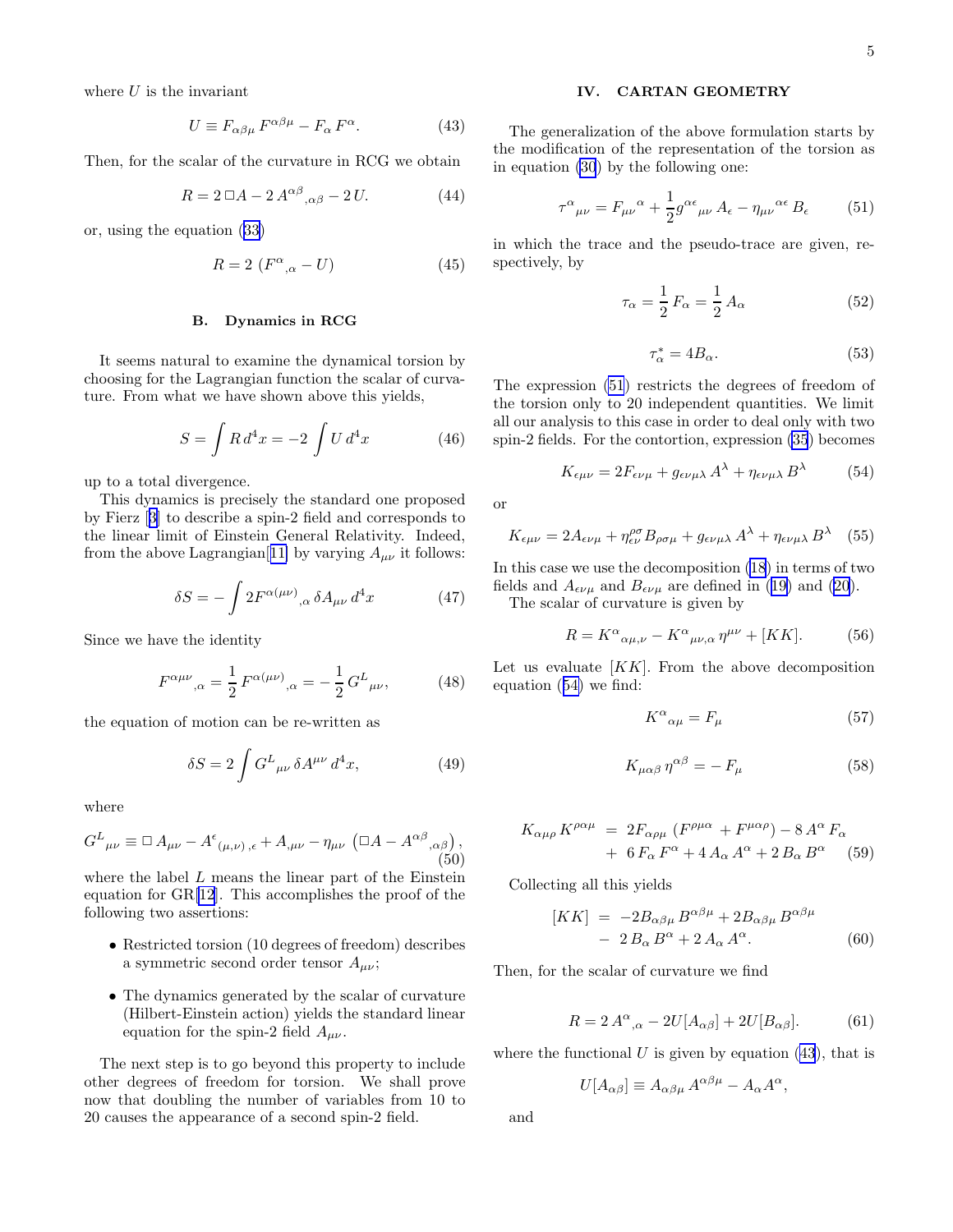$$
U[B_{\alpha\beta}] \equiv B_{\alpha\beta\mu} B^{\alpha\beta\mu} - B_{\alpha} B^{\alpha}.
$$

<span id="page-5-0"></span>The important point to stress here concerns the relative signs of  $U[A_{\alpha\beta}]$  and  $U[B_{\alpha\beta}]$ , a property of Cartan geometry in the two spin-2 representation.

Then the dynamics

$$
S = \int R d^4 x \tag{62}
$$

provides, for independent variation of the variables  $A_{\mu\nu}$ and  $B_{\mu\nu}$ , equations of two independent non-interacting spin-2 fields:

$$
G^{L}_{\mu\nu}(A) \equiv \Box A_{\mu\nu} - A^{\epsilon}_{(\mu,\nu),\epsilon} + A_{,\mu\nu}
$$

$$
- \eta_{\mu\nu} (\Box A - A^{\alpha\beta}_{\alpha\beta}) = 0. \qquad (63)
$$

$$
G^{L}_{\mu\nu}(B) \equiv \Box B_{\mu\nu} - B^{\epsilon}_{(\mu,\nu),\epsilon} + B_{,\mu\nu}
$$

$$
- \eta_{\mu\nu} (\Box B - B^{\alpha\beta}_{\phantom{\alpha\beta},\alpha\beta}) = 0. \qquad (64)
$$

It is worth to say that the curvature  $R$  of the Cartan geometry, within the framework we are developing here, yields linear equations of motion for the associated spin-2 fields. This property of linearity is typical for models in which the torsion is associated to fundamental fields. The association of spin-2 to the metric, as in GR, leads inevitably to a nonlinear theory.

## V. GENERALIZATION TO CURVED RIEMANNIAN BACKGROUND

All the above analysis was carried out in the case in which the metric tensor has no Riemannian curvature. This means that the metric tensor is identified with the Minkowski geometry. The general case in which the Riemannian geometry is not flat is straightforward and causes no difficulty. The attentive reader could be concerned at this point with the known difficulty of coupling spin-2 fields with an arbitrary Riemannian geometry. The uses of the Fierz frame gives the answer to overcome such difficulty as was shown recently[[7\]](#page-7-0). In this case the total connection is given by

$$
\Gamma^{\alpha}_{\mu\nu} = \{^{\alpha}_{\mu\nu}\} + K^{\alpha}_{\mu\nu} \tag{65}
$$

The Christoffel symbol  $\{\alpha_{\mu\nu}\}\$ is constructed in terms of the metric tensor  $g_{\mu\nu}$  and its derivatives;  $K^{\alpha}_{\mu\nu}$  is the contortion defined previously. The curvature tensor contains an additional term:

$$
R_{\mu\nu} = \hat{R}_{\mu\nu} + K^{\alpha}{}_{\alpha\mu;\nu} - K^{\alpha}{}_{\nu\mu;\alpha} + K^{\alpha}{}_{\nu\rho} K^{\rho}{}_{\alpha\mu} - K^{\alpha}{}_{\alpha\rho} K^{\rho}{}_{\nu\mu},
$$
\n(66)

where  $\hat{R}_{\mu\nu}$  is the contracted curvature tensor of the riemannian sector of the curvature. The covariant derivative ; must be taken in this sector. The complete dynamics in such general case is provided by the scalar R:

$$
R = \hat{R} + 2 A^{\alpha}{}_{;\alpha} - 2U[A_{\alpha\beta}] + 2U[B_{\alpha\beta}].
$$
 (67)

We postpone the complete analysis of this general case for another paper.

## VI. THE INTERACTION WITH MATTER

The fundamental constituents of matter are associated to elementary particles that have non integer spins like quarks and leptons. This property will lead us to concentrate here in the analysis of the coupling of spin-2 fields  $A_{\mu\nu}$  and  $B_{\mu\nu}$  to spinors  $\Psi(x)$ .

In order to understand the coupling of the matter field Ψ with the spin-2 displayed in torsion let us review briefly the similar situation of coupling such a field  $\Psi$  with gravity. In other words let us analyse the coupling of spin-2 to matter in the Einstein-frame and in the Fierz-frame.

## A. The gravitational interaction of the fermionic field

In the standard minimal coupling framework the interaction of matter to the spin-2 fields, within the geometrization scheme that we presented in the previous chapters, consists simply in the operation of analysis of Dirac equation of motion for a spinor embedded in the modified geometry: a Riemannian one in case of gravity (the Einstein frame) and a Cartan geometry in case of the extra two spin-2 fields (the Fierz frame). This is made by the introduction of a covariant derivative of the spinor. In this section we deal only with the Riemann sector. We set

$$
\nabla_{\mu} \Psi \equiv \partial_{\mu} \Psi - \Gamma_{\mu} \Psi \tag{68}
$$

where the Fock-Ivanenko spinor connection is given in the standard way:

$$
\Gamma_{\mu} = -\frac{1}{4} \left( e_b^{\lambda} \partial_{\mu} e_{\lambda}^a - \{^a_{b\mu} \} \right) \sigma^b{}_a. \tag{69}
$$

and

$$
\sigma_a^b \equiv \frac{1}{2} \left( \gamma^b \gamma_a - \gamma_a \gamma^b \right) \tag{70}
$$

In this expression  $e_b^{\lambda}$  is a set of orthogonal tetrads and

$$
\{^a_{b\,\mu}\} \equiv \{^\alpha_{\beta\,\mu}\} \, e^\alpha_\alpha \, e^\beta_b,\tag{71}
$$

The uses of the minimal coupling principle yields for the action of the spinor the form

$$
S = \frac{i}{2} \int \sqrt{-g} \left( \bar{\Psi} \gamma^{\alpha} \nabla_{\alpha} \Psi - \bar{\nabla}_{\alpha} \bar{\Psi} \gamma^{\alpha} \Psi \right) d^{4}x
$$

$$
- \int \sqrt{-g} \,\mu^{2} \bar{\Psi} \Psi d^{4}x \tag{72}
$$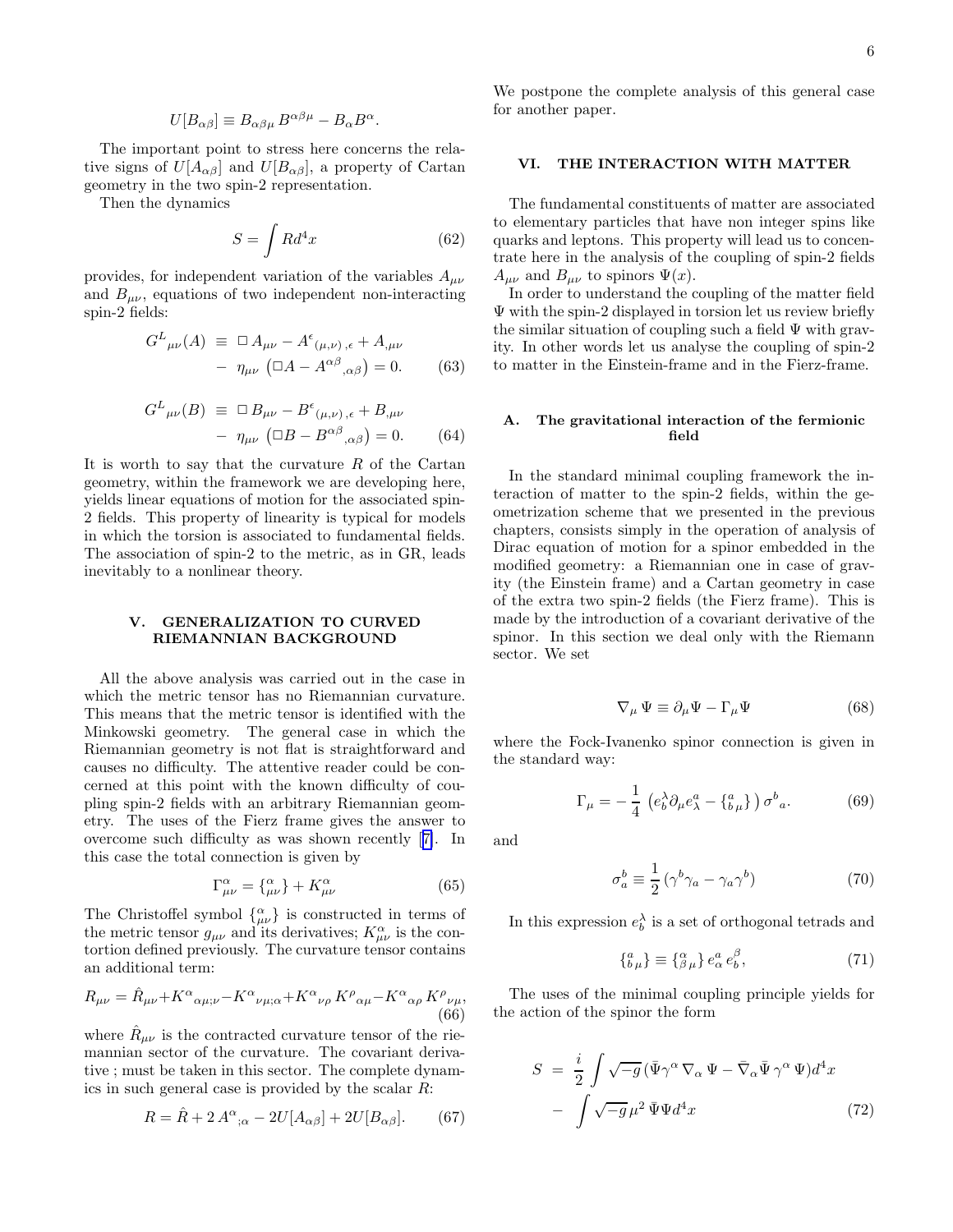In other words the minimal coupling principle yields for the gravitational interacting action:

$$
S_{int} = \int \sqrt{-g} T_{\mu\nu} g^{\mu\nu} d^4 x \tag{73}
$$

where the energy-momentum tensor is given by

$$
T_{\mu\nu} = \frac{i}{4} \{ \bar{\Psi} \gamma_{(\mu} \nabla_{\nu)} \Psi - \nabla_{(\mu} \bar{\Psi} \gamma_{\nu)} \Psi \} - \frac{\mu^2}{4} \bar{\Psi} \Psi g_{\mu\nu} \tag{74}
$$

### B. The interaction of the fields  $A_{\mu\nu}$  and  $B_{\mu\nu}$  with the fermions

We will follow a similar procedure in order to describe the coupling of the fermions with the extra two spin-2 fields  $A_{\mu\nu}$  and  $B_{\mu\nu}$  represented in the Fierz frame. This means that we will make the analysis of the Dirac equation of motion for a spinor embedded in the Cartan geometry.

The covariant derivative is written as above

$$
\nabla_{\mu} \Psi \equiv \partial_{\mu} \Psi - \Gamma_{\mu} \Psi \tag{75}
$$

where now the Fock-Ivanenko spinor connection is given interms of the affine conection  $\Gamma^{\alpha}_{\beta\,\mu}$  given by ([34](#page-3-0)) and ([54\)](#page-4-0). The action takes the same form as in equation [\(72\)](#page-5-0).

Noting that

$$
\gamma^5 \equiv -\frac{1}{4!} \eta^{\mu\nu\alpha\lambda} \gamma_\mu \gamma_\nu \gamma_\alpha \gamma_\lambda,\tag{76}
$$

and using the above connection we can re-write the action under the form

$$
S = i \int \sqrt{-g} (\bar{\Psi} \gamma^{\alpha} \nabla_{\alpha} \Psi + \frac{1}{4} K_{\mu\nu\alpha} \eta^{\mu\nu\alpha\lambda} \bar{\Psi} \gamma_{\alpha} \gamma^{5} \Psi) d^{4}x
$$

$$
- \int \sqrt{-g} \mu^{2} \bar{\Psi} \Psi d^{4}x \tag{77}
$$

From the expression [\(54](#page-4-0)) of the contortion we have

$$
K_{\mu\nu\alpha} \eta^{\mu\nu\alpha\lambda} = \left(2F_{\mu\alpha\nu} + g_{\mu\alpha\nu\lambda}B^{\lambda} - \eta^{\mu\nu\alpha\lambda}B^{\lambda}\right)\eta^{\mu\nu\alpha\lambda} \tag{78}
$$

which reduces to

$$
K_{\mu\nu\alpha}\eta^{\mu\nu\alpha\lambda} = 2B^{\lambda} \tag{79}
$$

Thus the action assumes the form

$$
S = \int \sqrt{-g} (i\bar{\Psi}\gamma^{\alpha}\nabla_{\alpha}\Psi - \mu^{2}\bar{\Psi}\Psi d^{4}x + \frac{1}{2} \int \sqrt{-g}\bar{\Psi}\gamma_{\lambda}\gamma^{5}\Psi B^{\lambda} d^{4}x
$$
 (80)

which shows that matter minimally coupled to Cartan background geometry interacts only with the  $B_{\mu\nu}$  field. Let us analyse a little more carefully such interaction in order to understand the differences of the matter coupling to the spin-2 field which defines the metric tensor in the case of General Relativity.

## C. The interaction of spin-2 fields with the fermionic matter

The minimal coupling principle of the matter field Ψ with torsion yields the interacting term (see equation (80))

$$
S_{int} = \frac{i}{2} \int \sqrt{-g} B^{\lambda} \bar{\Psi} \gamma_{\lambda} \gamma^{5} \Psi d^{4} x \qquad (81)
$$

in which we used the decomposition of torsion([51\)](#page-4-0). The quantity  $B^{\lambda}$  is given in terms of the field  $B_{\mu\nu}$  as

$$
B_{\lambda} = \nabla_{\mu} \left( B^{\alpha \beta} \ g_{\alpha \beta} \delta^{\mu}_{\lambda} - B^{\mu}_{\lambda} \right) \tag{82}
$$

The interacting term can be re-written, up to a total divergence, as

$$
S_{int} = \int \sqrt{-g} \left\{ B^{\mu\nu} - B g^{\mu\nu} \right\} J_{\mu\nu} d^4 x \tag{83}
$$

where

$$
J_{\mu\nu} = \nabla_{\mu} (\bar{\Psi} \gamma_{\nu} \gamma^5 \Psi) \tag{84}
$$

The crucial distinction from this coupling (83) to the previous one -(73)concerns the behavior of the current  $J_{\mu\nu}$  and  $T_{\mu\nu}$  under the operation of hermiticity. The energy-momentum tensor is written as the product of the imaginary quantity  $i$  with the difference of two terms containing the derivative operator. Instead of the imaginary quantity, the presence of the hermitian operator  $\gamma^5$ in the current  $J_{\mu\nu}$  is precisely the condition that allows such quantity to be written as a total derivative. This is the crucial point that makes the distinction between these two forms of coupling. In the case of gravity the corresponding term

$$
S_{int} = \int \sqrt{-g} J_{\mu\nu} g^{\mu\nu} d^4 x \tag{85}
$$

is a total divergence and thus does not contribute to the dynamics. This is in agreement with the result that gravity is a parity conserving force.

## VII. CONCLUSION AND SOME COMMENTS

The purpose of the present paper was to show the existence of two non-equivalent ways to incorporate spin-2 fields into the geometric structure of 4-dimensional spacetime. These modes are related to two distinct representations of spin-2 fields. One of them, the Einstein-frame, uses a symmetric second order tensor  $\varphi_{\mu\nu}$  to represent the field; the other, the Fierz-frame, uses a third rank anti-symetric tensor  $F_{\alpha\beta\mu}$ . In the first case, the natural way to geometrize the field consists in the association of  $\varphi_{\mu\nu}$  to the metric tensor, as we showed in equation [\(1](#page-0-0)); in